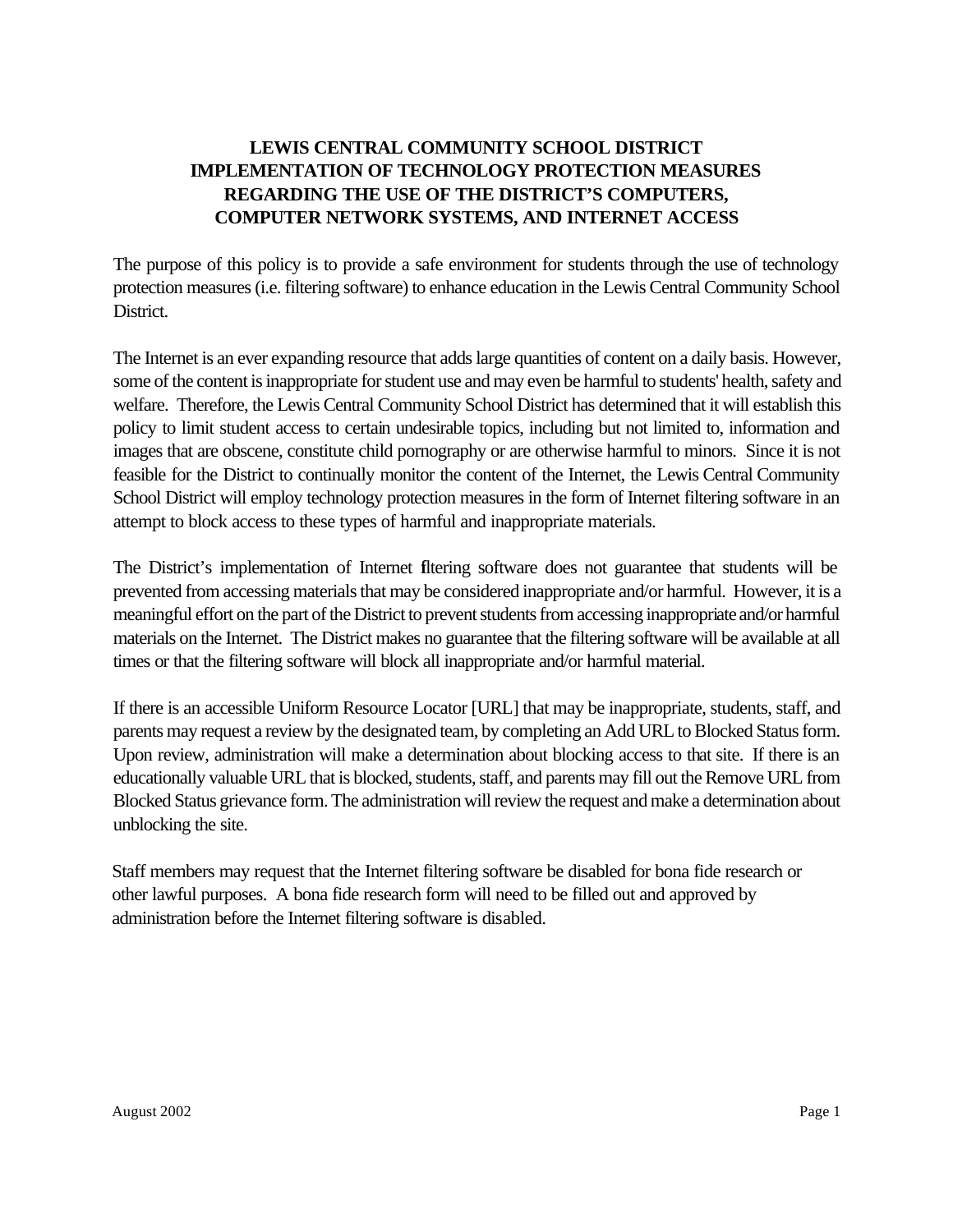# **LEWIS CENTRAL COMMUNITY SCHOOL DISTRICT**

## **Add URL to Blocked Status Form**

|              | Name: Position: Date submitted:                                                                                       |  |
|--------------|-----------------------------------------------------------------------------------------------------------------------|--|
| URL http://  |                                                                                                                       |  |
|              | Primary focus of the web site:                                                                                        |  |
|              | <u> 1999 - Jan James James Barnett, amerikansk politik (d. 1989)</u>                                                  |  |
|              | What material is deemed objectionable:                                                                                |  |
|              | ,我们也不会有什么。""我们的人,我们也不会有什么?""我们的人,我们也不会有什么?""我们的人,我们也不会有什么?""我们的人,我们也不会有什么?""我们的人                                      |  |
|              | <u> 1990 - Jan Samuel Barbara, martin da basar da basar da basa da basa da basa da basa da basa da basa da basa d</u> |  |
| Reviewed by: |                                                                                                                       |  |
|              |                                                                                                                       |  |
|              | Action taken:                                                                                                         |  |
|              |                                                                                                                       |  |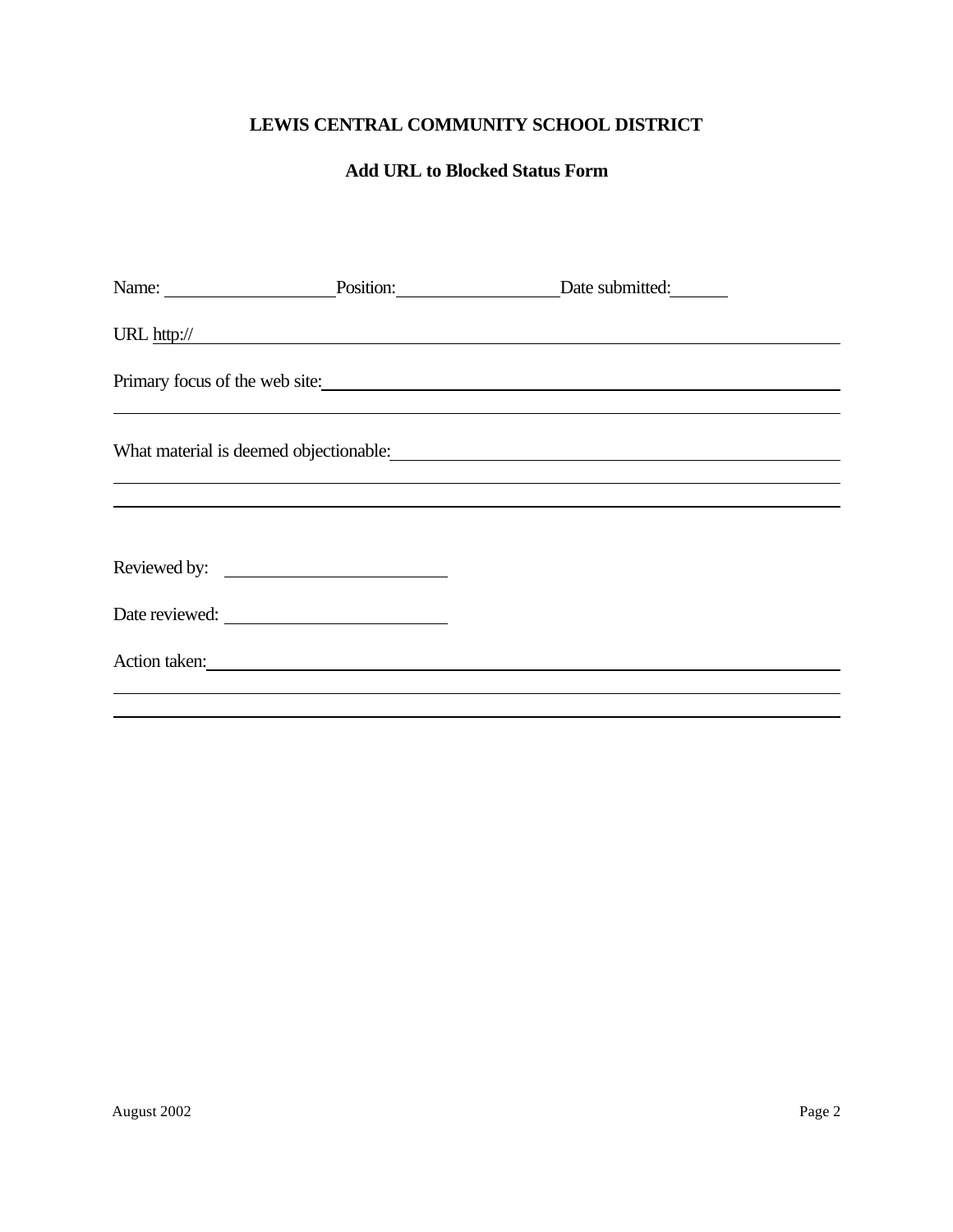# **LEWIS CENTRAL COMMUNITY SCHOOL DISTRICT**

## **Remove URL from Blocked Status Form**

|                | Name: Position: Date submitted:                                     |  |
|----------------|---------------------------------------------------------------------|--|
|                | URL http://                                                         |  |
|                | Primary focus of the web site:                                      |  |
|                | Academic value of material being sought: Material Lines and Sought: |  |
|                |                                                                     |  |
| Reviewed by:   |                                                                     |  |
| Date reviewed: |                                                                     |  |
|                |                                                                     |  |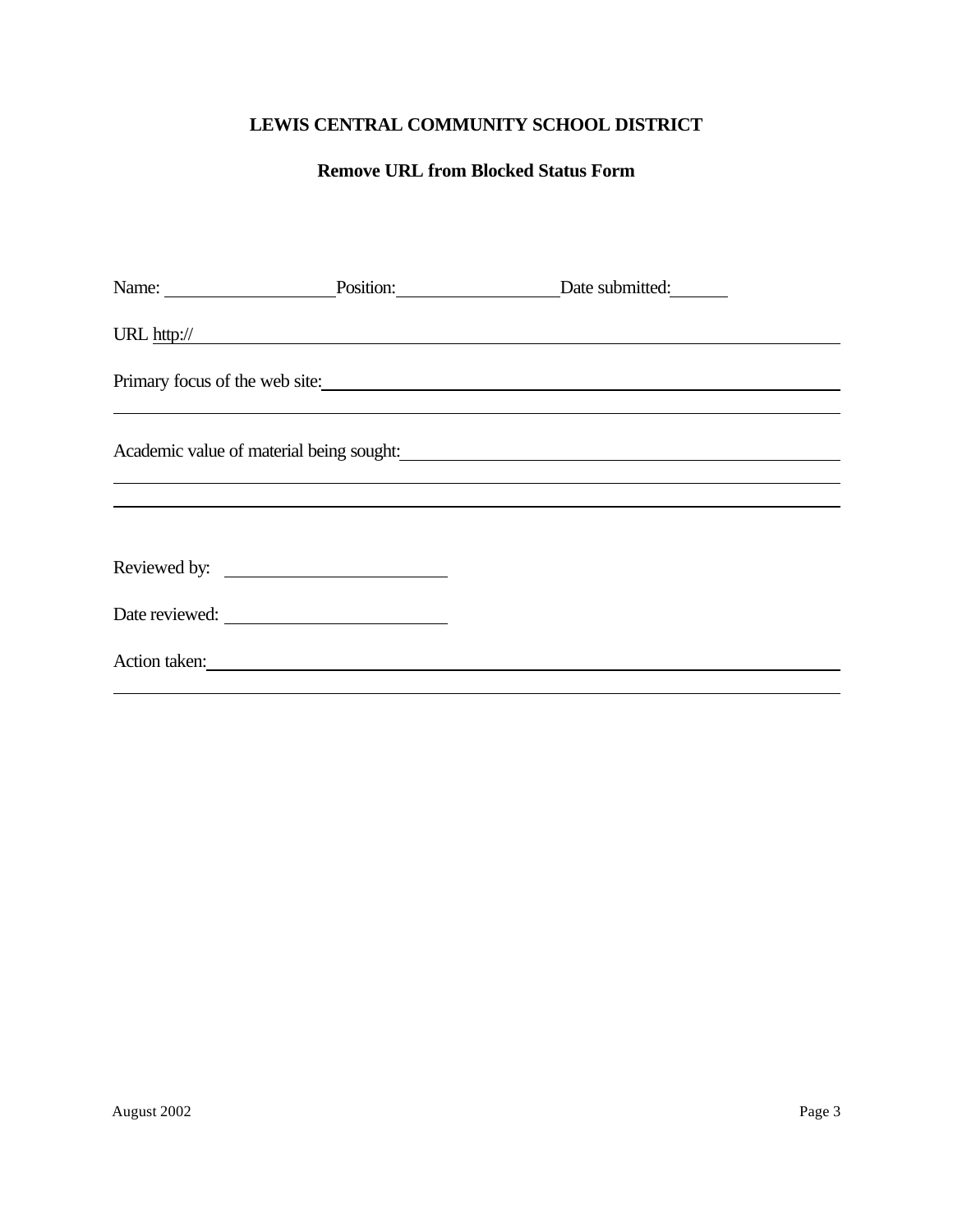#### **LEWIS CENTRAL COMMUNITY SCHOOL DISTRICT**

#### **Bona Fide Research/Other Lawful Purpose Form for Disabling Internet Filtering Software**

| Name:                                                             | Position: | Date submitted: |  |  |  |
|-------------------------------------------------------------------|-----------|-----------------|--|--|--|
| Reason that requires full access to the Internet with no filters: |           |                 |  |  |  |
|                                                                   |           |                 |  |  |  |
|                                                                   |           |                 |  |  |  |
| Time frame of requested full access:                              |           |                 |  |  |  |
| Academic value of material being sought:                          |           |                 |  |  |  |
|                                                                   |           |                 |  |  |  |

I \_\_\_\_\_\_\_\_\_\_\_\_\_\_\_\_\_\_\_\_\_ accept the responsibility of full access to the Internet for bona fide research or other lawful purposes. I understand that I am the only one authorized for full access and will not allow others to use this access for any reason. Once I am completed with this research I will notify the administration so the filters can be enabled.

> \_\_\_\_\_\_\_\_\_\_\_\_\_\_\_\_\_\_\_\_\_\_\_\_\_\_\_\_\_\_\_\_\_\_\_\_ Applicant Signature

> \_\_\_\_\_\_\_\_\_\_\_\_\_\_\_\_\_\_\_\_\_\_\_\_\_\_\_\_\_\_\_\_\_\_\_\_

Date

| Reviewed by:   |  |
|----------------|--|
| Date reviewed: |  |
| Action taken:  |  |